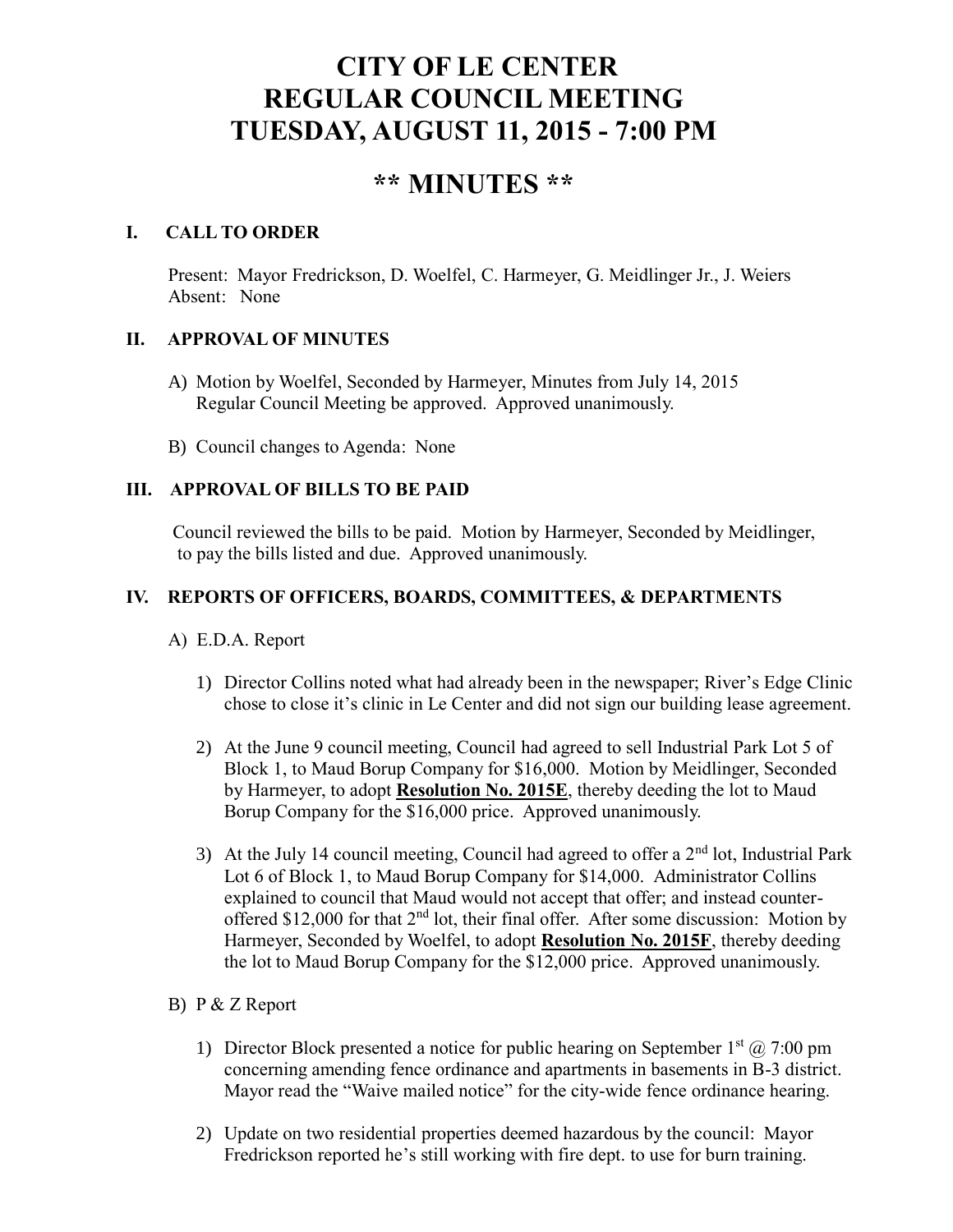C) Municipal Liquor Store

Manager Brad Collins gave the July report: Sales were \$79,678: up \$9,300 from June, and up \$11,000 from July '14. Collins reported: YTD revenues are up \$13,800, expenses are down \$29,600, gross profit =  $33\%$ . Also: warm, humid summer has helped sales/ rain days have brought in const. workers/ a good year could possibly increase the amount transferred to general fund acct. or could keep it to put towards the repair of outside brick building/ discussed outside brick condition and the cost to repair or replace: Liquor Committee will meet to discuss the costs  $\&$  options/ sent Jerry K, to food class to get proper license to sell food products/ Sunday, Sept. 13 will be first Sunday open.

D) Police Department

Police Chief Pfarr reported on the police activities for month of July: 132 calls @ 2,859 miles patrolled/ total calls down 6%, total miles up 17% for 2015. Pfarr also reported: LETG system went live July  $29<sup>th</sup>$  staff has minimum 8 hrs. training on LETG/ hope to use Tara N. more for police reporting/ county fair schedule for staff is set.

E) Water, Sewer, Streets, Parks

Public Works Supt. Curt Roemhildt reported:

- Sewers- recent July 6 & July 24 rains caused flooded basements at same two locations each time. Staff helped remove three more foundation drains recently. Main house camera is broke down; may need to consider new "tilt  $\&$  pan" camera at \$23,000 for televising homes/ council will consider this at budget workshop mtg.
- Parks- checking on mosquito spraying for 2016 budget.
- F) Bolton & Menk Engineering
	- 1) Engineer Joel Hawbaker reported to council: edge mill & overlay of Meadow View Lane was done that day by Nielsen Blacktopping/ sealcoating of Rolling Hills Drive will be done at later date by Pearson.
	- 2) Lexington Avenue project: Hawbaker stated he would need the OK for the Engineer's Report by October to advertise this project by February/ March 2016. Motion by Meidlinger, Seconded by Harmeyer, to adopt resolution to Order Preparation of Engineer's Report on Improvement. Approved unanimously.
		- a) Motion by Meidlinger, Seconded by Harmeyer, to repeal old; and enact new ordinance: Chapter 34 Special Assessments. Approved unanimously.
- G) Pool

 Pool Manager Dorothy Dinwiddie was unable to attend. Councilman Meidlinger gave a brief July pool report: total deposits were at \$33,895.25; slightly ahead of last year/ still waiting for Waterville lessons revenue to come in.